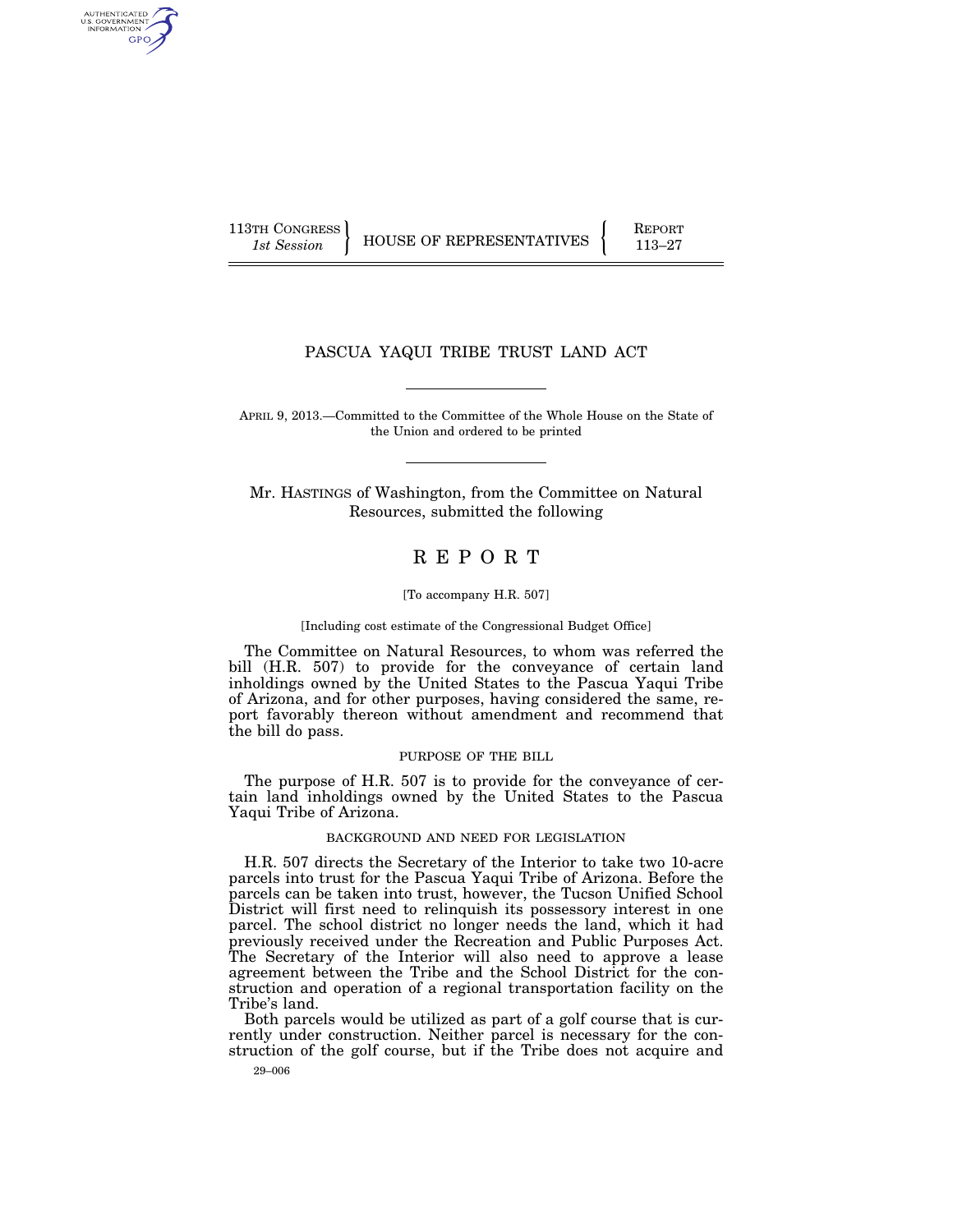use the parcels, the land will be orphaned and of relatively no use to either the Tribe or the United States.

As has become customary when taking land into trust, the bill includes language that prohibits any gaming on the two parcels to be taken into trust.

# COMMITTEE ACTION

H.R. 507 was introduced on February 5, 2013, by Congressman Raul Grijalva (D–AZ). The bill was referred to the Committee on Natural Resources, and within the Committee to the Subcommittee on Public Lands and Environmental Regulation. On March 20, 2013, the Full Natural Resources Committee met to consider the bill. The Subcommittee on Public Lands and Environmental Regulation was discharged by unanimous consent. No amendments were offered to the bill, and the bill was adopted and ordered favorably reported to the House of Representatives by unanimous consent.

# COMMITTEE OVERSIGHT FINDINGS AND RECOMMENDATIONS

Regarding clause  $2(b)(1)$  of rule X and clause  $3(c)(1)$  of rule XIII of the Rules of the House of Representatives, the Committee on Natural Resources' oversight findings and recommendations are reflected in the body of this report.

# COMPLIANCE WITH HOUSE RULE XIII

1. Cost of Legislation. Clause 3(d)(1) of rule XIII of the Rules of the House of Representatives requires an estimate and a comparison by the Committee of the costs which would be incurred in carrying out this bill. However, clause  $3(d)(2)(B)$  of that Rule provides that this requirement does not apply when the Committee has included in its report a timely submitted cost estimate of the bill prepared by the Director of the Congressional Budget Office under section 402 of the Congressional Budget Act of 1974. Under clause 3(c)(3) of rule XIII of the Rules of the House of Representatives and section 403 of the Congressional Budget Act of 1974, the Committee has received the following cost estimate for this bill from the Director of the Congressional Budget Office:

# *H.R. 507—Pascua Yaqui Tribe Trust Land Act*

H.R. 507 would require the Secretary of the Interior to place 20 acres of land into trust for the benefit of the Pascua Yaqui Tribe of Arizona. Based on information provided by the Bureau of Land Management (BLM), CBO estimates that implementing the bill would have no significant impact on the federal budget. Enacting H.R. 507 would not affect direct spending or revenues; therefore, pay-as-you-go procedures do not apply.

Under the bill, BLM would be required to place 10 acres of land that is currently administered by the agency into trust for the benefit of the Pascua Yaqui Tribe. In addition, if the Tucson Unified School District elects to relinquish its interest in 10 acres of land that it acquired from the federal government under the Recreation and Public Purposes Act, management of those lands would revert back to BLM, and the Secretary would be required to place them into trust for the tribe.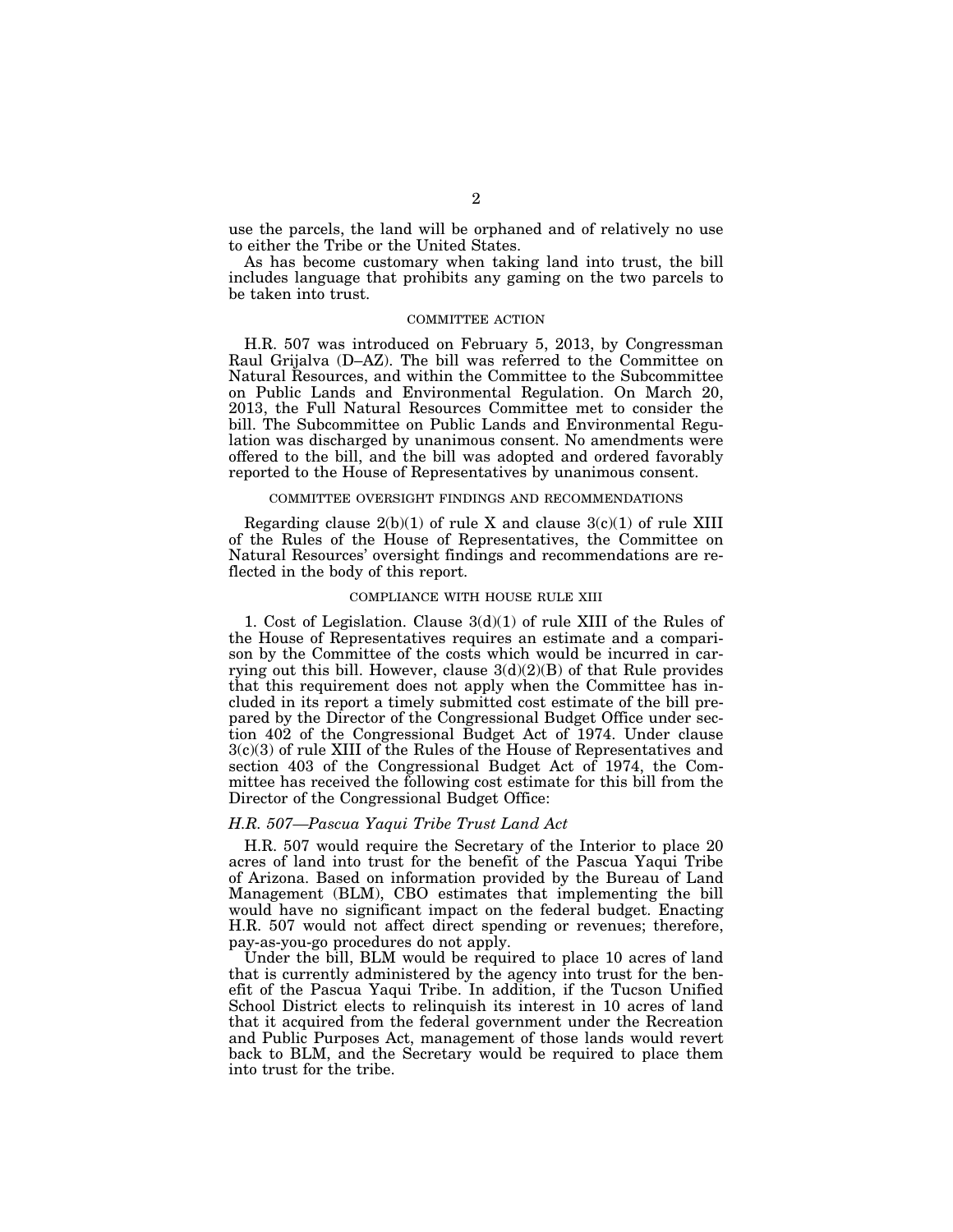Based on information provided by BLM, CBO estimates that any administrative costs to carry out the bill, which would be subject to the availability of appropriated funds, would be minimal. In addition, the affected lands do not generate any offsetting receipts for the federal government and are not expected to generate such receipts over the next 10 years.

H.R. 507 contains no intergovernmental or private-sector mandates as defined in the Unfunded Mandates Reform Act. Enacting the bill would benefit the tribe.

The CBO staff contact for this estimate is Jeff LaFave. The estimate was approved by Theresa Gullo, Deputy Assistant Director for Budget Analysis.

2. Section 308(a) of Congressional Budget Act. As required by clause 3(c)(2) of rule XIII of the Rules of the House of Representatives and section 308(a) of the Congressional Budget Act of 1974, this bill does not contain any new budget authority, spending authority, credit authority, or an increase or decrease in revenues or tax expenditures. Based on information provided by the Bureau of Land Management (BLM), CBO estimates that implementing the bill would have no significant impact on the federal budget.

3. General Performance Goals and Objectives. As required by clause  $3(c)(4)$  of rule XIII, the general performance goal or objective of this bill is to provide for the conveyance of certain land inholdings owned by the United States to the Pascua Yaqui Tribe of Arizona.

#### EARMARK STATEMENT

This bill does not contain any Congressional earmarks, limited tax benefits, or limited tariff benefits as defined under clause  $9(e)$ ,  $9(f)$ , and  $9(g)$  of rule XXI of the Rules of the House of Representatives.

# COMPLIANCE WITH PUBLIC LAW 104–4

This bill contains no unfunded mandates.

# COMPLIANCE WITH H. RES. 5

Directed Rule Making. The Chairman does not believe that this bill directs any executive branch official to conduct any specific rule-making proceedings.

Duplication of Existing Programs. This bill does not establish or reauthorize a program of the federal government known to be duplicative of another program. Such program was not included in any report from the Government Accountability Office to Congress pursuant to section 21 of Public Law 111–139 or identified in the most recent Catalog of Federal Domestic Assistance published pursuant to the Federal Program Information Act (Public Law 95–220, as amended by Public Law 98–169) as relating to other programs.

## PREEMPTION OF STATE, LOCAL OR TRIBAL LAW

This bill is not intended to preempt any State, local or tribal law.